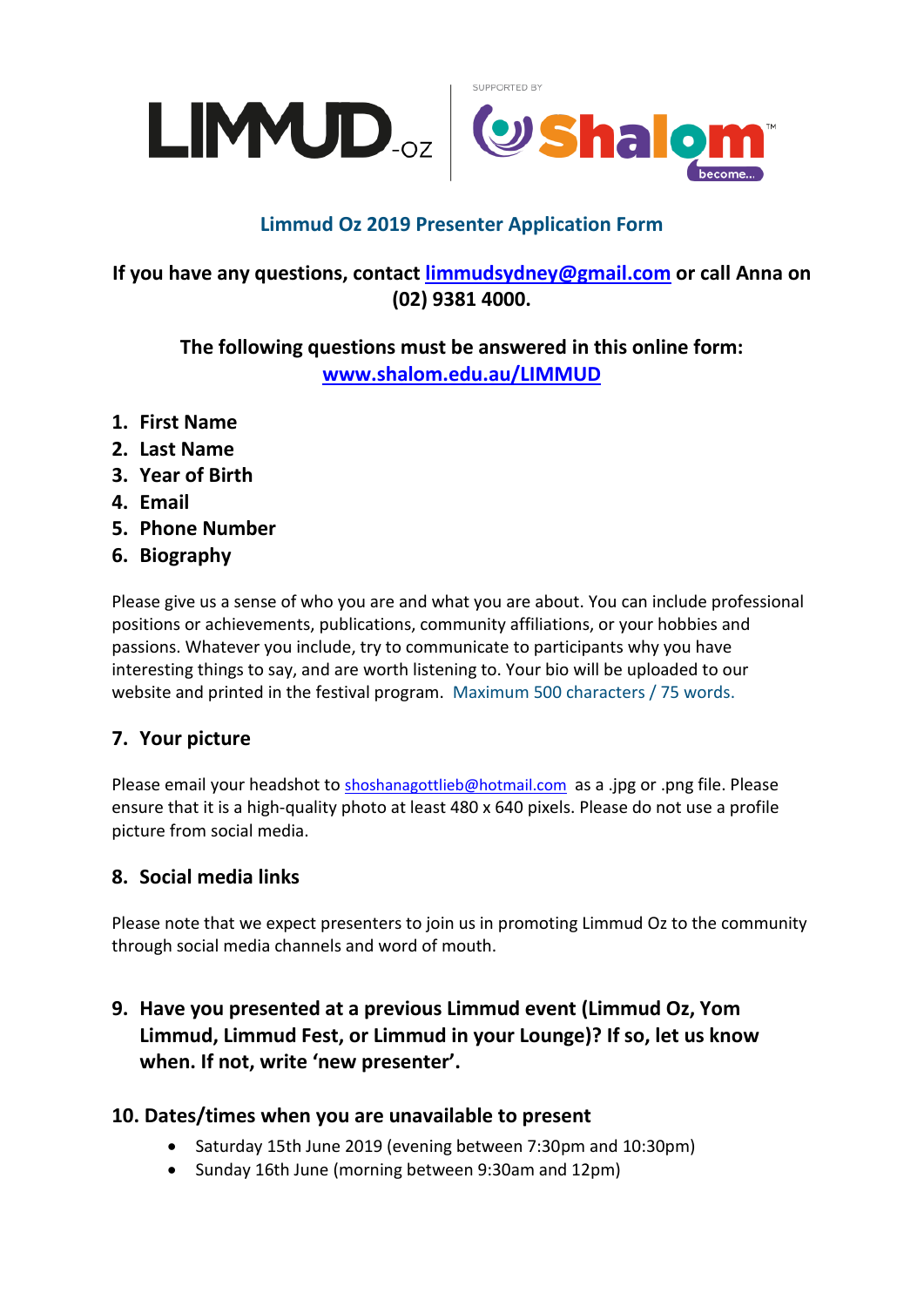



- Sunday 16th June 2019 (afternoon between 12pm and 5pm)
- Sunday 16th June 2019 (evening between 5pm and 8pm)
- Monday 17th June 2019 (afternoon between 12pm and 5pm)
- Monday 17th June 2019 (evening between 5pm and 8pm)

### **11. Do you give consent to have your session filmed?**

#### **12. Session title**

Limmud Oz runs up to eight sessions concurrently at any given time, and participants choose their sessions by reading presenter bios, session titles and session descriptions in the festival program. Write these carefully — you want to convince people that your session will be the most interesting and exciting. A catchy title will help to attract participants to your session.

### **13. Session description**

Tell participants a bit about the substance of your session — what will you be exploring or achieving and why should they join you. Maximum 500 characters / 75 words.

## **14. What is the format of the session/s you are proposing?**

Limmud sessions are generally 60 minutes. Please keep in mind that in the Limmud spirit, audience interaction – such as through a Q&A – is an essential component of every session. Select all that apply.

#### **15. Which theme does your session fall under?**

- **Text & tradition**: Torah and Tanach, Talmud, Jewish law, mysticism, philosophy, prayer, theology, ethics.
- **Our history, our memory**: personal stories, ancient & modern Jewish history, archaeology, biography, the Holocaust.
- **Society & politics**: community, cultural issues, education, environment, gender and sexuality, interfaith, languages, politics, social justice & action.
- **Arts & culture:** comedy, dance, drama, film, food, literature, music, performance, poetry, storytelling, theatre, visual arts.
- **Everything Israel**: Israeli history and current affairs, Israel-Diaspora relations, regional politics, peace and conflict, Israeli culture and innovation, Zionist theory.
- **Mind, body & soul**: spirituality, physical & mental wellbeing, holistic spaces.

#### **16. Resources you require**

- Printed handouts
- Paper and pens